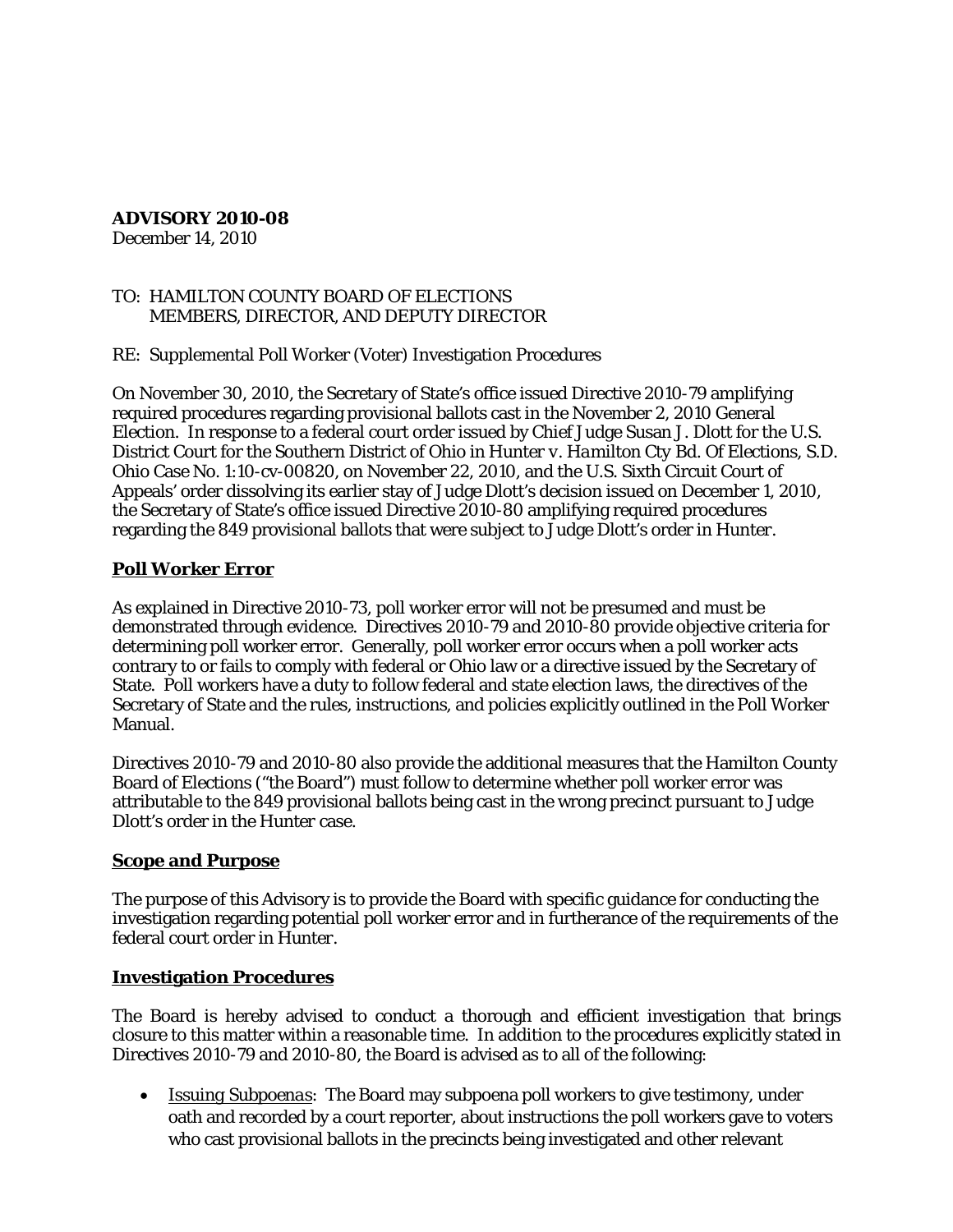matters to determine whether poll worker error occurred regarding the provisional ballots in question.

- *Issuing Questionnaires In Lieu of Subpoenas*: In addition to issuing subpoenas, the Board may send each poll worker a questionnaire. For those poll workers who also were issued a subpoena, the questionnaire may specify that if the questionnaire is completed and postmarked within seven (7) calendar days from the date the subpoena/questionnaire is sent, the poll worker may be notified by the Board that the poll worker does not have to appear and give testimony pursuant to the Board's subpoena.
- *Review of Documents to Narrow Investigation*: The Board may review documents on file with the Board to better focus its investigation on those ballots for which there appear to be indications from related documents that poll worker error occurred. Such a review, if conducted, may contemporaneously be taking place while testimony is taken regarding any poll worker error, pursuant to subpoenas or questionnaires or both. The document review should be conducted by bi-partisan teams evenly comprised of members of the two major political parties, in this case, Democrats and Republicans. The taking of testimony should be under oath and recorded by a court reporter, as is set forth below.
- *Appointment of Attorneys – Questioning Poll Workers/Voters*: The questioning of poll workers does not have to occur in the presence of the Board at a public meeting (although as indicated above it must be conducted under oath and recorded by a court reporter). The Board may appoint individuals, preferably attorneys, or at least notary publics who are authorized to take oaths, who are experienced in taking sworn statements when questioning poll workers. Initial questions of poll workers should be consistent from poll worker to poll worker, with additional questions being asked reflective of what is learned in the testimony. The attorney or notary should prepare a report to the Board that includes recommendations regarding the counting of individual ballots, if any. It would be advisable for the Board to appoint teams of attorneys, each with one Democrat and one Republican. These teams may also question individual voters if given that authority by the Board. The Board should provide each team with a deadline for completing the investigation and making a report and recommendation. The Board should then meet promptly after the deadline, with prior notice, and vote on the recommendations in the reports.
- *Unavailability of Poll Worker/Voters: If a poll worker (o*r voter) cannot be reached or may not be available before the deadline that the Board sets to conclude the investigation, then the investigation may proceed without that particular poll worker or voter. But in no instance should any member or agent of a member of the Board encourage a poll worker or voter to avoid service of process in the investigation of the provisional ballots in question or the circumstances involved in the casting of a provisional ballot.

It would be advisable for the Board to set a deadline by which its investigation should be completed and a deadline by which the Board must bring the matter to closure, including voting